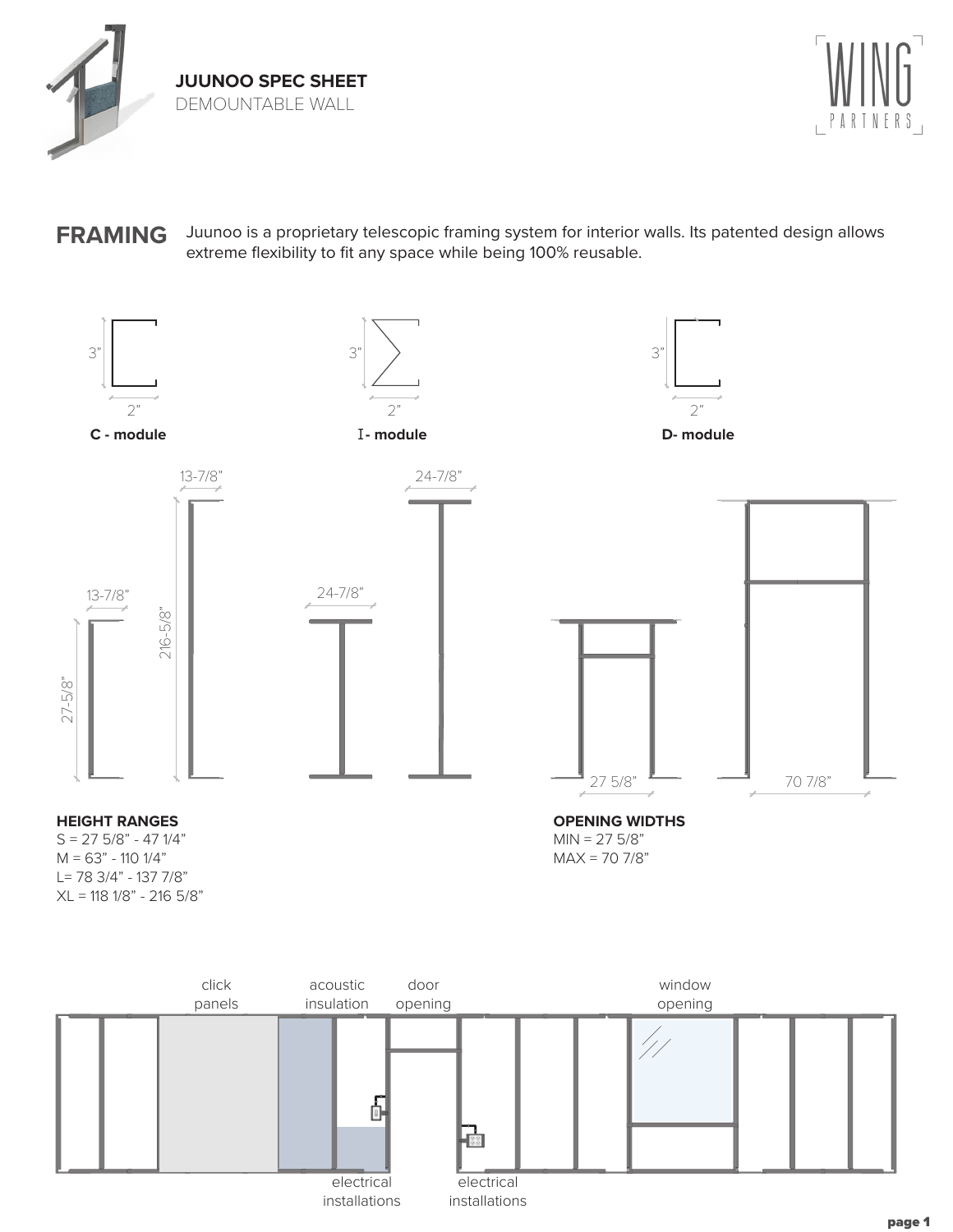



## **CLICK PANEL** The structure is preferably covered with click panels. They have a melamine finish that is available is many decors. The panels are clicked in one another by seamless their tooth-groove connection. The panels can be reversibly adhered to the modules with the JuuNoo-tapes.